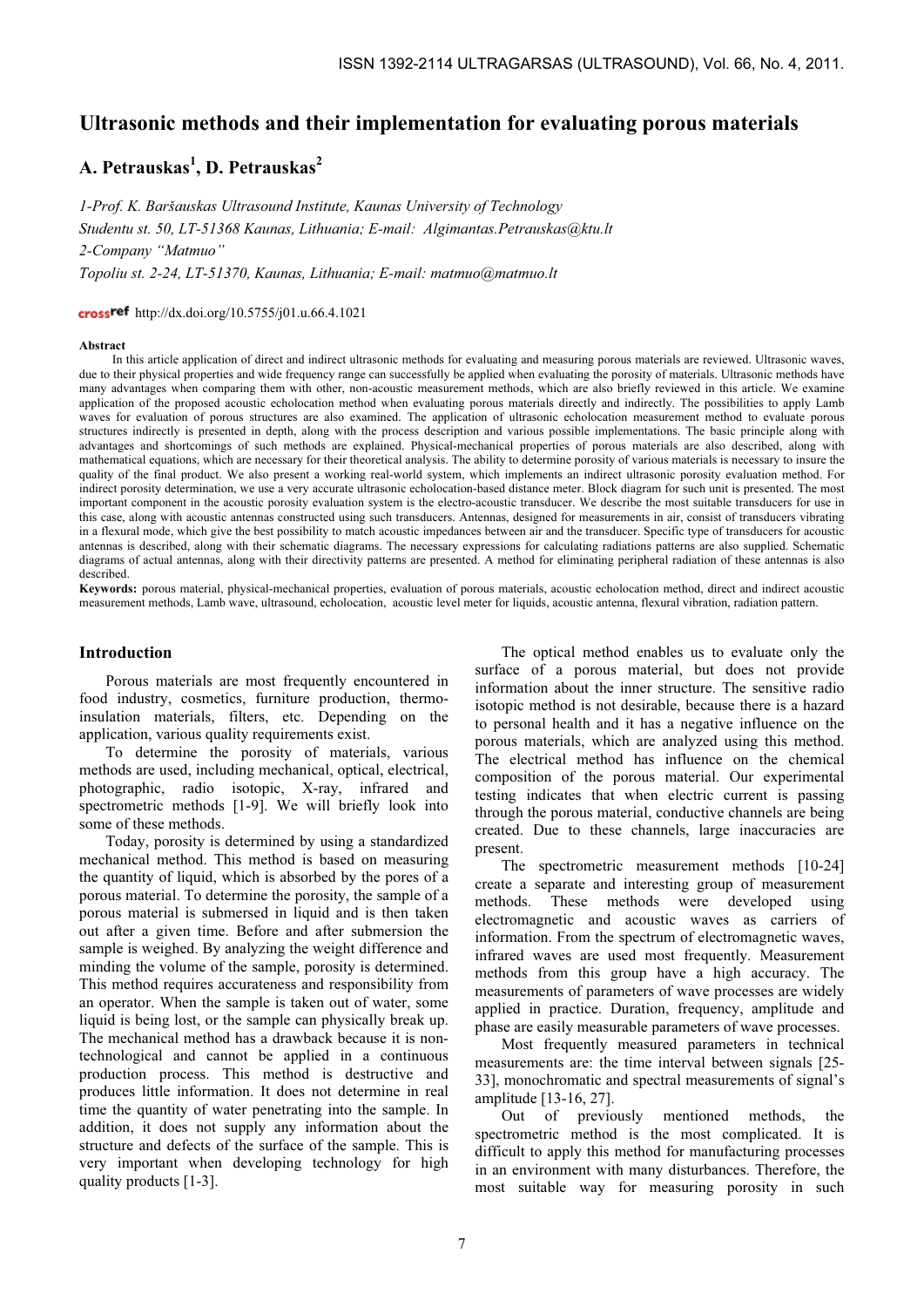environment is to use a method based on measuring the time interval between signals or, in other words, method based on measuring ultrasound propagation velocity through materials. In addition, the method based on measuring signal's amplitude or, in other words, method based on measuring ultrasound attenuation through materials, can successfully be applied. These methods provide the best results when a frequency from a wide range is chosen. The velocity of acoustic waves in various materials is not very high. For example, sound velocity in gas is around 300 m/s, in liquids – around 1500 m/s, and in solid materials – around 5000 m/s. Velocity of acoustic waves is within range of 1000-2000 m/s for most of the porous structures. Such a low velocity can easily be measured with a high accuracy.

Today there is a live interest in acoustic measurement methods [34-70]. These methods can be direct [34-62] or indirect [62-70]. The most widely used direct method is when parameter changes of ultrasonic signal are measured after the signal has penetrated the porous material. Due to the complex propagation of ultrasonic signals, direct methods are rarely used in practice.

In addition, the direct method mentioned earlier can be combined with an acoustic echolocation method [34-70]. In this case, the ratio of reflected signal's parameters and transmitted signal's parameters is measured. Due to the properties of ultrasonic wave propagation, their application for evaluating porous materials is promising. When the optimal frequency of ultrasonic waves is chosen, structures composed of various particle sizes can be analyzed. For porous materials, the best results are obtained when using lower frequency ultrasonic waves [41, 51, 53, 54].

To determine the density of porous materials, which are placed in thin-walled containers, Lamb waves can be used among other acoustic measurement methods [33].

One of the most critical components, used in an acoustic porosity evaluation system, is the electro-acoustic transducer (antenna). The complexity of the measurement device along with the measurement accuracy greatly depends on the parameters of the electro-acoustic transducer. In the case when optimal electrical signals together with a non-distorting acoustic channel are used in a measurement device, one can expect the quality and reliability of measurement data to be sufficiently high. Therefore, the electro-acoustic transducer used in a measurement system should be efficient, broadband and with a required radiation pattern.

We will overview the physical parameters of porous materials and the dependency of these parameters on each other. Additionally, we will overview direct and indirect ultrasonic methods and their implementation for porosity evaluation.

We will also present some practical calculations and parameters for real-world electro-acoustic transducer design.

# Physical-mechanical parameters of porous materials

By the origin of their pores, porous materials can be separated into four main categories [4, 6, 33]:

a) when pores are separated from each other by layers of material;

- b) when pores are interconnected;
- c) when the material is composed of fibers;
- d) when the separating material is composed of stripes.

The main physical-mechanical parameters of porous materials are dispersion, pattern of pores (repeatability) and density. Porous materials are described by the size of their pores and uniformity. The separating layers between pores can be thinner or thicker. These layers can also be elastic or solid. The pattern of a porous material is inversely proportional to a density. The pattern describes the volume ratio of pores and separating layers. The density of a porous material is given by [33]:

$$
\rho_P = (m_g + m_l)/V_P = (\rho_g V_g + \rho_l V_l)/V_P, \qquad (1)
$$

where  $m_g$  and  $m_l$  are the masses of gas and of separating layer respectively;  $\rho_{g}$  and  $\rho_{l}$  is the density of gas and of separating layer respectively;  $V_P$ ,  $V_g$ ,  $V_l$  are the volumes of porous material, of gas and of separating layer respectively.

Because the density of a separating layer is more than 1000 times higher than the density of gas  $(n>1000)$ , then

$$
\rho_P \approx \rho_l V_l / V_P = \rho_l / n \tag{2}
$$

where  $n$  is the pattern of porous material and

$$
n = V_P / V_g . \tag{3}
$$

The simplest way to determine the density of porous materials is to use a direct measurement of volume and mass.

In this case the density of porous materials is given by:  
\n
$$
\rho_P = (\rho_l V_l)/V_P = m_l / V_P .
$$
\n(4)

The pattern  $n$  of porous materials can be determined using an indirect electrical measurement method [33]:<br>  $n = X_l / (X_p B)$ , (5)

$$
n = X_l / (X_P B) , \t\t(5)
$$

where  $X_l$  and  $X_p$  are the specific electrical conductivities of separating layer and porous material respectively; B=1.5...3 is the coefficient of a porous material.

The pattern of a porous material can also be determined using an indirect radio isotopic method [33]:

$$
n = \rho_l / \rho_P = [\ln(N_0 / N_l)] / [\ln(N_0 / N_P)], \qquad (6)
$$

where  $N_0$ ,  $N_P$ ,  $N_l$  are the pulse counts through gas, porous material and separating layer respectively.

Porous materials are also characterized by the size of their pores. One of the direct methods for evaluating their size is photography [33]. By using this method, it is possible to obtain information about the diameter and shape of pores, and about the width of the separating layer. The pores are photographed in direct or reflected light by magnifying them from 10 to 100 times.

It needs to be noted that various corrective multipliers need to be added to most of the expressions used for calculating physical-mechanical properties of porous materials. The corrective multipliers depend on the chosen measurement method. These expressions are most suitable when evaluation is being done in laboratory conditions, but cannot be used when designing automated systems used for manufacturing porous products.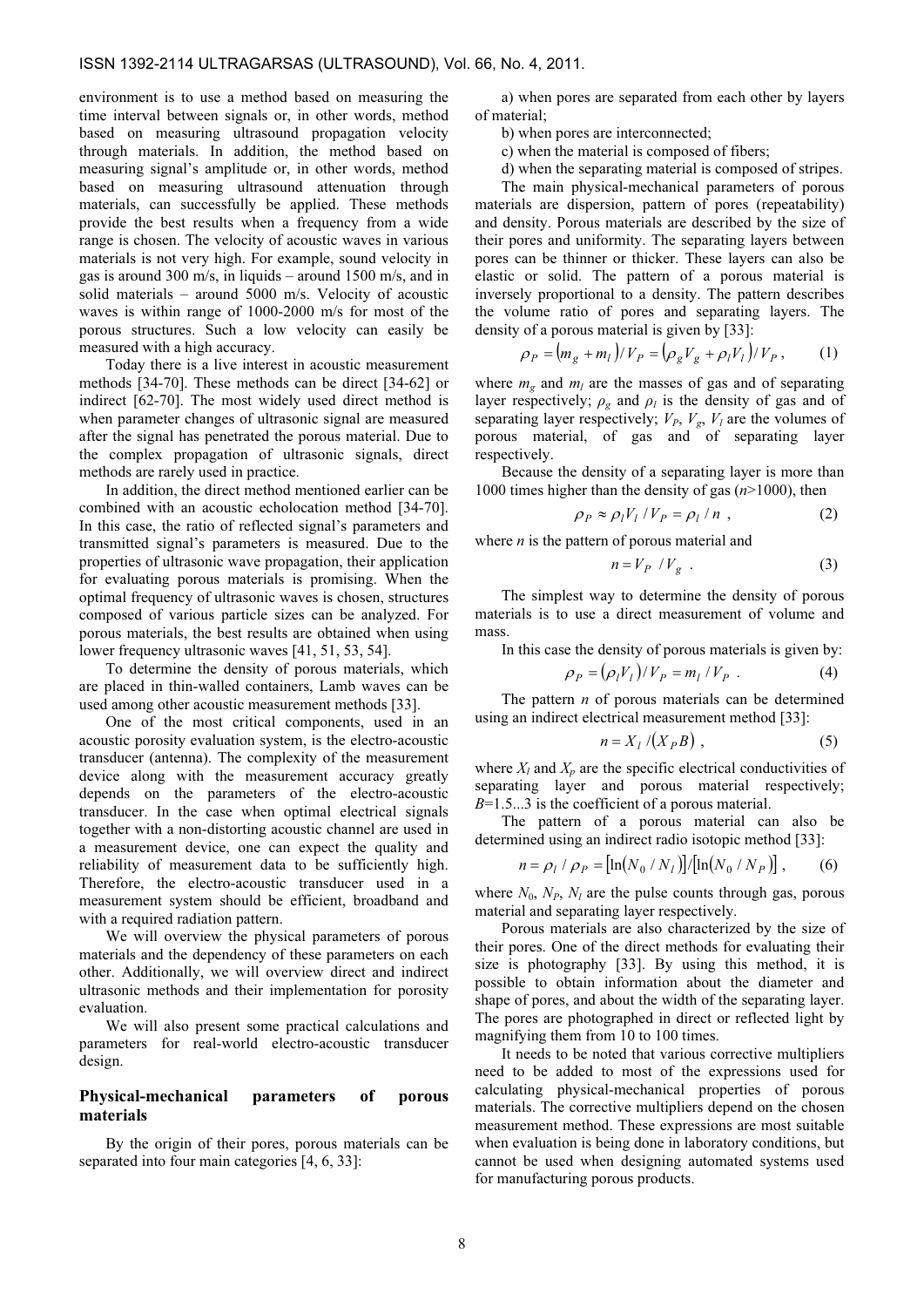Best suitable methods for designing automated control systems are method based on measuring ultrasound velocity through materials [10, 15, 16-20, 31, 33] and method based on measuring ultrasound attenuation [27, 30, 31, 33, 36-39, 41, 42] in materials. Both of these methods require a very short time to get the final result. In addition, they do not require special sample preparation or any kind of sample destruction. They can be used for real-time process control, what makes them even more attractive.

### Direct acoustic methods for evaluating parameters of porous materials

A direct ultrasonic measurement method is when parameter changes of ultrasonic signal are measured before entering and after the signal has penetrated the porous material [10, 15, 16-20, 31, 33, 36-39]. The porosity (density) is then determined by analyzing the ratio of these signals. If the porosity of the material is high and the pores are quite large, then the parameter changes of ultrasonic signals are smaller and difficult to measure. When comparing samples of material, their thickness should be as equal as possible. In this case, the amplitude of the signal, which has propagated through the porous material, is calculated from expression [33]: ible. In this case, the amplitude of the propagated through the porous material expression [33]:<br>  $A_{out} = K_0 A_{in} e^{-\alpha \rho_p l_p}$ , (7)

$$
A_{out} = K_0 A_{in} e^{-\alpha \rho_p l_p} \tag{7}
$$

where  $A_{in}$  and  $A_{out}$  are the amplitudes of the transmitted and the received signals respectively;  $K_0$  is the corrective multiplier dependent on a measurement environment;  $\alpha$  is the attenuation of ultrasound in the porous material;  $l_p$  is the thickness of sample.



Fig.1. Diagram of a porous material evaluation by using a direct ultrasonic method, where  $A_{in}$ ,  $A_{out}$  and  $A_{ref}$  – amplitudes of transmitted, received and reflected signals respectively,  $l_P$  – thickness of the sample

This method can be improved by measuring additionally the amplitudes of signal, which were reflected of the porous material. For example, when the frequency by the signal is 17.20 kHz, the density  $\rho_P$  (g/cm<sup>3</sup>) of the porous material can be calculated from expression [33]:

$$
\rho_P = \ln \left( A_{ref} / (3.422 \cdot A_{out}) \right) / 15.379 , \qquad (8)
$$

where  $A_{ref}$  is the amplitude of reflected signal.

When evaluating porous materials using a direct acoustic method in a low frequency range, it is recommended to use a measurement scheme, presented in Fig. 2. This scheme enables to avoid the emerging "standing" waves in the acoustic measurement system between the ultrasonic transmitter and the measurement sample. These "standing" (multiply reflected) waves negatively influence the measurement results, because the amplitude of the reflected wave adds to the amplitude of the transmitted wave. This measurement scheme (Fig. 2) is also well suitable to use with higher measurement frequencies.





These non-destructive evaluation methods of porous materials can be successfully implemented in practice when designing systems for operation in a continuous production process.

### Indirect acoustic methods for evaluating parameters of porous materials

The indirect measurement methods [63-70] are based on the property of a porous material to absorb liquid. Some time needs to pass until air in the pores is completely displaced by liquid. After sample submersion, the level of liquid begins to change in the measurement vessel. The rate of this change depends on the material's porosity. Among other methods, the ultrasonic echolocation method can be used to measure the change in the level of the liquid. The obtained results, when using this method to measure porosity of various materials, were described by us in [33, 63-70].

The measurement vessel is mounted on a hard and solid support. The electro-acoustic unit of an ultrasonic echolocation level meter is also mounted on the same support above the measurement vessel. This way the distance between the electro acoustic unit and the bottom of the measurement vessel remains constant.

At first, the measurement vessel is filled with water and the water level  $h_1$  is measured (Fig. 3. a).

Then a sample of a porous material is submersed in the water. The increase in a water level in the measurement vessel is proportional to the volume of the sample. The suddenly risen water level  $h_2$  is measured with the level meter (Fig. 3. b)). Given that the walls of the measurement vessel are vertical, the volume of the porous material is: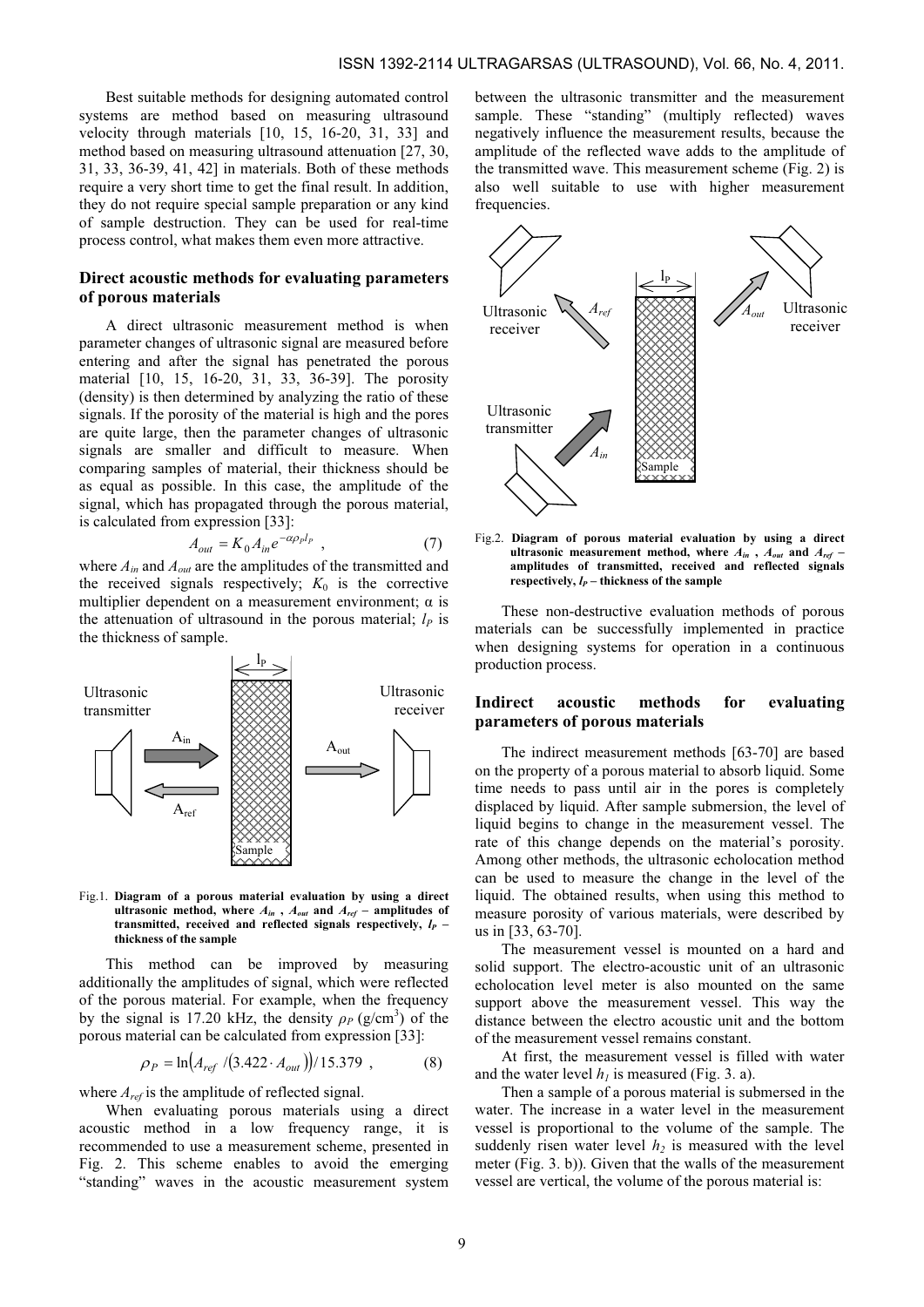

Fig.3. Stages of the porosity evaluation process using acoustic echolocation

$$
V_P = (h_2 - h_1) \cdot S \tag{9}
$$

where S is the area of the water's surface.

From the instant of submersing the sample, the falling water level is being constantly recorded until it reaches the lowest level  $h_3$  (Fig. 3 c)). When the level reaches  $h_3$ , the process ends and the water level remains constant.

The water level is falling, because it is penetrating into the pores of the sample, replacing air in the process. The penetration rate of the water is directly proportional to the porosity of the sample.

The changes of the water level are presented in Fig. 4.



Fig.4. Changes of the water level in the measurement vessel

After a chosen time  $t_1$ , the water level recedes by:

$$
\Delta h = h_2 - h(t_1) \tag{10}
$$

where  $h(t_1)$  is water level at the moment  $t_1$ .

In general,  $\Delta h = h(t)$  is a function of water level change in time. The derivative  $dh/dt$  is the penetration rate of water. This rate, at a chosen moment, is proportional to the porosity of the sample.

The volume of water, which has penetrated the sample, is:

$$
V_g = (h_2 - h_3) \cdot S , \qquad (11)
$$

where  $h_3$  is the final level of water, after the gas in the pores of the sample was completely displaced by water.

The value  $V_g$  shows the amount of gas, which was present in the pores of the sample before submersion. Keeping that in mind, the pattern of the sample's pores, according to expressions (3), (10) and (11), is calculated from expression:

$$
n = V_p / V_g = (h_2 - h_1) / (h_2 - h_3) . \tag{12}
$$

If the porous material has a surface layer with little or no defects, then the water penetrates it slowly, and the decrease in water level  $h$  is slow. When the surface layer disintegrates, the penetration rate increases, and the derivative *dh/dt* only depends on the porosity of the porous material and the properties of the separating layer between pores.

It needs to be noted that for some porous materials, the separating layers between pores can melt or swell. Therefore, the properties of the porous material also influence the dynamic of water penetration  $(dh/dt)$ . This information can be used to correct the manufacturing process of products made of porous materials.

The absorption process can also be described mathematically.

When investigating liquid absorption into a sample, as the first step we assumed that it is a homogeneous cylindrical object. Rate of liquid absorption depends on the area of a moistened surface. We also assume that the penetration rate is greater in the parts where the porosity greater. If we take a cylinder of radius  $r_0$  and the unit length of pivot, then the volume of the absorbed liquid depends on the radius of the cylindrical moistened volume:

$$
V_S(t, r_0) = \pi v_d t (2r_0 - v_d t) . \tag{13}
$$

where  $v_d$  is the penetration rate; the time is  $t \le r_0/v_d$ .

If the cylindrical sample is not homogeneous and its porosity changes with a depth in the cylinder, we can assume several dependencies of porosity distribution along the cylinder radius r.

When the porosity increases with the depth, the penetration rate changes according to equation

$$
v_d(r) = v_{d1} \frac{r_0 - r}{r_0} + v_{dp},
$$
 (14)

where  $v_{dp}$  is the penetration rate on the surface of cylinder,  $v_{d}$  is the decrease of penetration rate with radius. The absorbed amount of liquid in this case is

$$
V_{st} = \pi (v_{dp}t + \frac{v_{dp}v_{d1}t^2}{r_0 - v_{d1}t}) \times
$$
  
×[2r<sub>0</sub> - (v<sub>dp</sub>t +  $\frac{v_{dp}v_{d1}t^2}{r_0 - v_{d1}t})$ ] (15)

In real-world conditions, porosity with a depth may change nonlinearly. We assumed the square root law of dependence of penetration rate with a depth

$$
v_{ds}(r) = v_{d2} \sqrt{\frac{r_0 - r}{r_0}} + v_{dp} , \qquad (16)
$$

where  $v_{d2}$  is increase of the penetration rate. The volume of the absorbed liquid is given by:

$$
V_{ss} = \pi \left[ \frac{v_{d2}}{2r_0} (v_{d2}t \pm \sqrt{(v_{d2}t)^2 + 4v_{dp}tr_0}) + v_{dp} \right] \times
$$
  
\n
$$
\left[ 2r_0 - t \left[ \frac{v_{d2}}{2r_0} (v_{d2}t \pm \sqrt{(v_{d2}t)^2 + 4v_{dp}tr_0}) + v_{dp} \right] \right]
$$
 (17)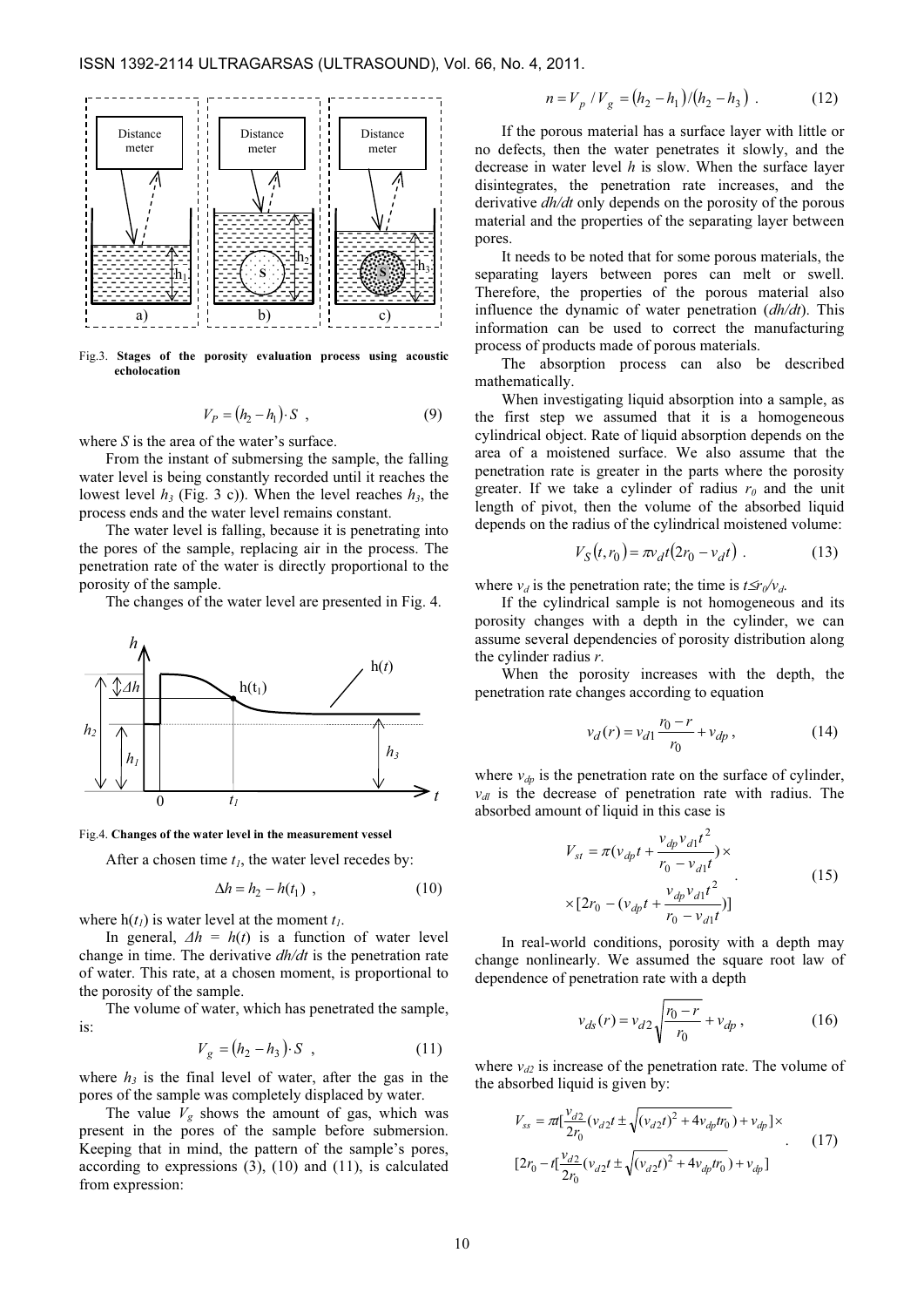These penetration rate dependencies were modeled and the dependencies of the absorbed liquid volumes versus time were obtained. Although the amount of the absorbed liquid monotonously increases in all three cases, the behavior of derivatives differs noticeably. In case of a homogenous structure, the rate of change of the absorbed liquid volume decreases with time. If penetration rate increases with a depth, the change of the volume is rather uniform. The rate of volume changes decreases with the time nonlinearly when the penetration rate increases with a depth according to the square root law.

When the porosity decreases with a depth, the penetration rate also decreases as

$$
v_d(r) = v_{dl}r + v_{d0} \tag{18}
$$

If we decide that the rate increases with the radius as a square root then the equation is given by

$$
v_{ds} = \sqrt{v_{d2}(r)} + v_{d0} \t{,} \t(19)
$$

where  $v_{d0}$  is penetration rate in the center of the cylinder.

The modeling process in this case is similar to the previous cases [33].

### Other indirect acoustic methods for evaluating parameters of porous materials

To determine the porosity of porous materials, Lamb waves are an interesting option. Excitation and propagation of Lamb waves in elastic plates, placed in gas and liquid environments, is thoroughly researched in scientific papers [10, 71-78]. We think that propagation of Lamb waves in plates was not yet researched, in case when a porous material is loaded only on one surface of a plate.

We propose an improved measurement method (Fig.5) for porous materials based on Lamb wave measurements. To improve the acoustic contact between the sample and the plate, a weight should be placed on the top of a sample. The weight should be as heavy as possible, but should not change the physical-mechanical properties of the sample.



Fig.5. Measuring diagram for porous materials by using Lamb waves; 1 – Lamb wave transmitter, 2 – Lamb wave receiver

Regarding publications [10, 71-73], we propose to use an asymmetrical  $A_0$  mode Lamb wave. The attenuation for this wave is directly proportional to the density of porous material and inversely proportional to the thickness of the plate. In practice, the thickness of the plate is known. Therefore, the attenuation depends only on the density of a porous material. In practice, it is advisable to use thin plates.

The diagram of another indirect measurement method is presented in Fig. 6.



Fig.6. Diagram of an indirect measurement method for determining the porosity of porous materials by using compressed air and acoustic distance meter

In the measurement unit, the piston creates pressure P, which forces the volume of air through the porous material (sample) of a specified thickness:

$$
V_g = h_{p0} \cdot S \t{,} \t(20)
$$

where  $h_p$  is the height of the gas chamber; S is the surface area of the piston.

The time, during which the piston reaches the bottom of the chamber, along with the speed of piston's descent, are measured (Fig. 7).



Fig.7. Diagram of the piston's descent;  $1 -$  the descent when the sample is more porous; 2 – the descent when the sample is less porous

The time  $t$  is inversely proportional to the porosity of the sample. By comparing the piston's descent times for various porous materials, the differences of their porosity are determined. The speed of the piston's descent  $(dh_p/dt)$ is used to determine the size of the pores of the porous material, pore pattern and the thickness of separating layers between pores. This measurement method can also be applied when evaluating loose materials (grains).

In Fig. 8 we present another variation of an indirect porosity evaluation method.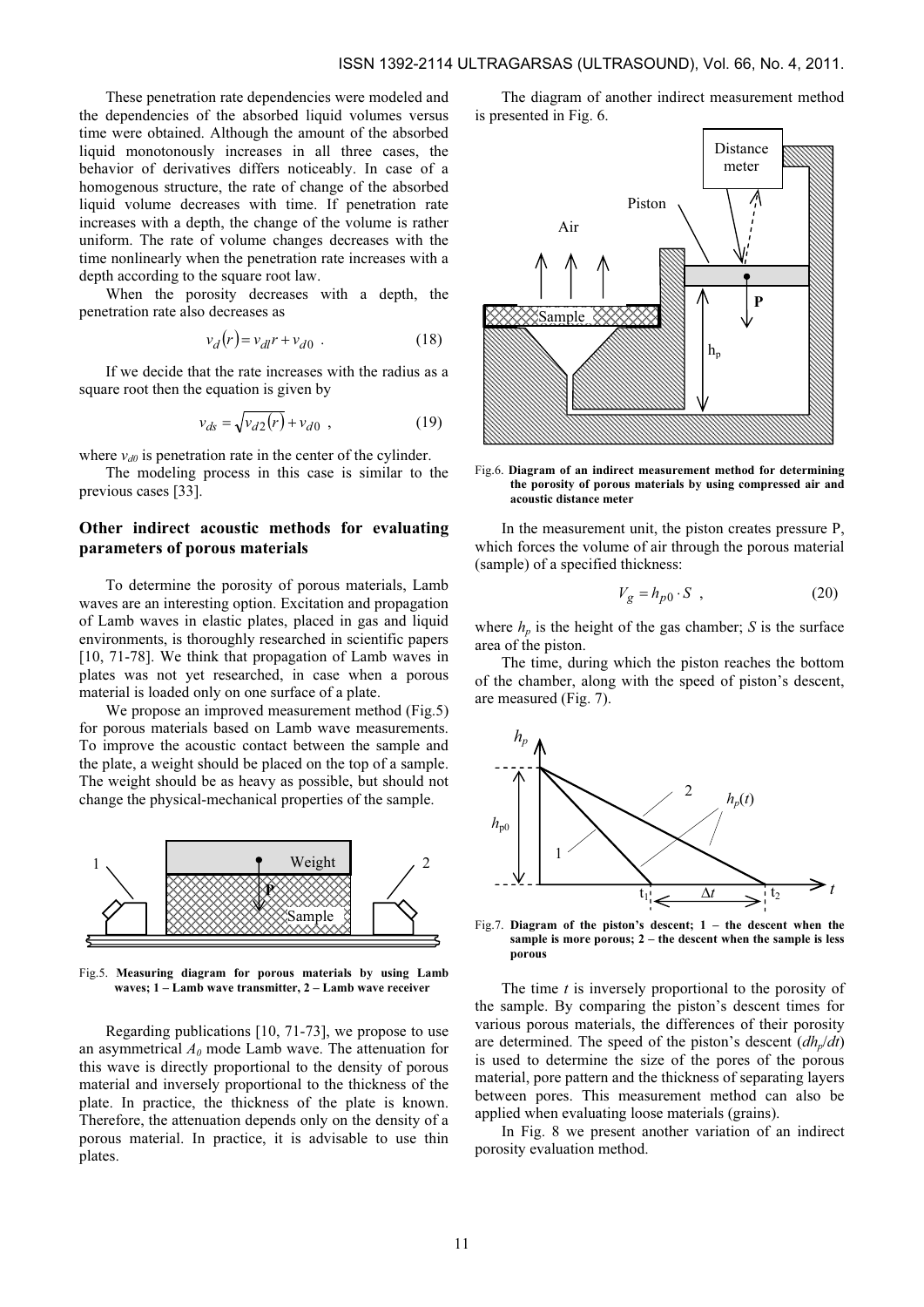

Fig.8. Diagram of an indirect measurement method for determining the porosity of porous materials by measuring the penetration depth of a plumb into a porous material

The plumb is released from the same height and freefalls until it penetrates into the sample. The higher the penetration depth, the higher the porosity of the sample.

This method is only suitable for evaluating the porosity differences between different samples of a porous material of the same nature.

# Practical implementation of an indirect acoustic method for evaluating parameters of porous materials

By applying the principles of echolocation, we succeeded to develop a complex mechanical method for evaluating porous materials [63-70]. We measured the quantity of the absorbed liquid without taking the sample out of the measurement vessel. In addition, we determined the quantity of liquid penetrating into the sample in a real time. To achieve this, we measured the change of liquid's level in the measurement vessel. For this purpose, a highly accurate distance meter for liquids was used.

After the sample is submersed, the level of liquid begins to change in the measurement vessel. The velocity of this change depends on the material's porosity. Among other methods, the ultrasonic echolocation method can be used to measure the change of liquid's level. The obtained results, when using this method to measure porosity of various materials, were described by us in [63-68].

To investigate the quality of porous materials, we proposed to use a non-contact ultrasonic method [63]. The later is based on determining the swell of porous materials in various liquids. Further investigations to increase the accuracy of measurement results in the swelling process of porous materials in various liquids were performed using a special measurement vessel [63]. This vessel has an improved design of the sample-keeping container screen. It enables us to avoid the negative influence of gas bubbles, which are raising from sample, on the measurement results. Additionally, we make it possible to transfer the information from the measurement equipment to a PC for automatic measurements and processing.

A schematic diagram of a porosity determination unit is presented in Fig. 9. The sample is placed in the evaluation measurement vessel. This vessel is submersed into the liquid, which is in the base of the measurement vessel. The liquid then penetrates into the sample of a porous material.



Fig.9. Porosity evaluation diagram using an acoustic echolocation method:  $1 -$  acoustic distance meter for liquids,  $2 -$  interface, 3  $- PC$ , 4 – evaluation vessel with the measurement sample, 5 – base vessel with liquid

From the instant of the sample's submersion, the receding water level is being constantly recorded until it reaches  $h_m$  (Fig. 9). The water level is falling, because it is penetrating into the pores of the sample, replacing air in the process. The penetration rate of the water is directly proportional to the porosity of the sample [33]. During the first instant of submersion, porous materials with a defectfree surface layer absorb liquid very slowly and the absorbed quantity of water is very low (up to  $10 \text{ mm}^3$ ). Because of that, the level of liquid in a measurement vessel changes very slowly. To detect such low changes in the level of liquid (corresponding to the volume of  $1 \text{ mm}^3$ ), a very precise ultrasonic acoustic distance meter is required. The level meter must be able to measure the distance in the interval of 1 to 40 mm. The absolute error of the unit should be no more than 5 microns, when the temperature is  $20^{\circ}$ C.

Such accuracy is achieved, when using a non-contact echolocation-based acoustic distance meter [79, 80].

Acoustic (ultrasonic) echolocation-based meters are widely applied for various distance measurements [10, 33, 63-70, 79, 80]. The operating principle of such meters is based on measuring the duration of measurement signal's propagation to the object and back. Many of such meters use pulse measurement signals.

When measuring in a broad temperature range, measurement errors, which occur due to the dependence of the acoustic measurement signal's velocity on temperature [74, 79, 80] need to be determined and compensated.

When analyzing the influence of a particular echolocation-based meter on a measurement accuracy, choice of a measurement system (layout) is important. The measurement system can be with two electro-acoustic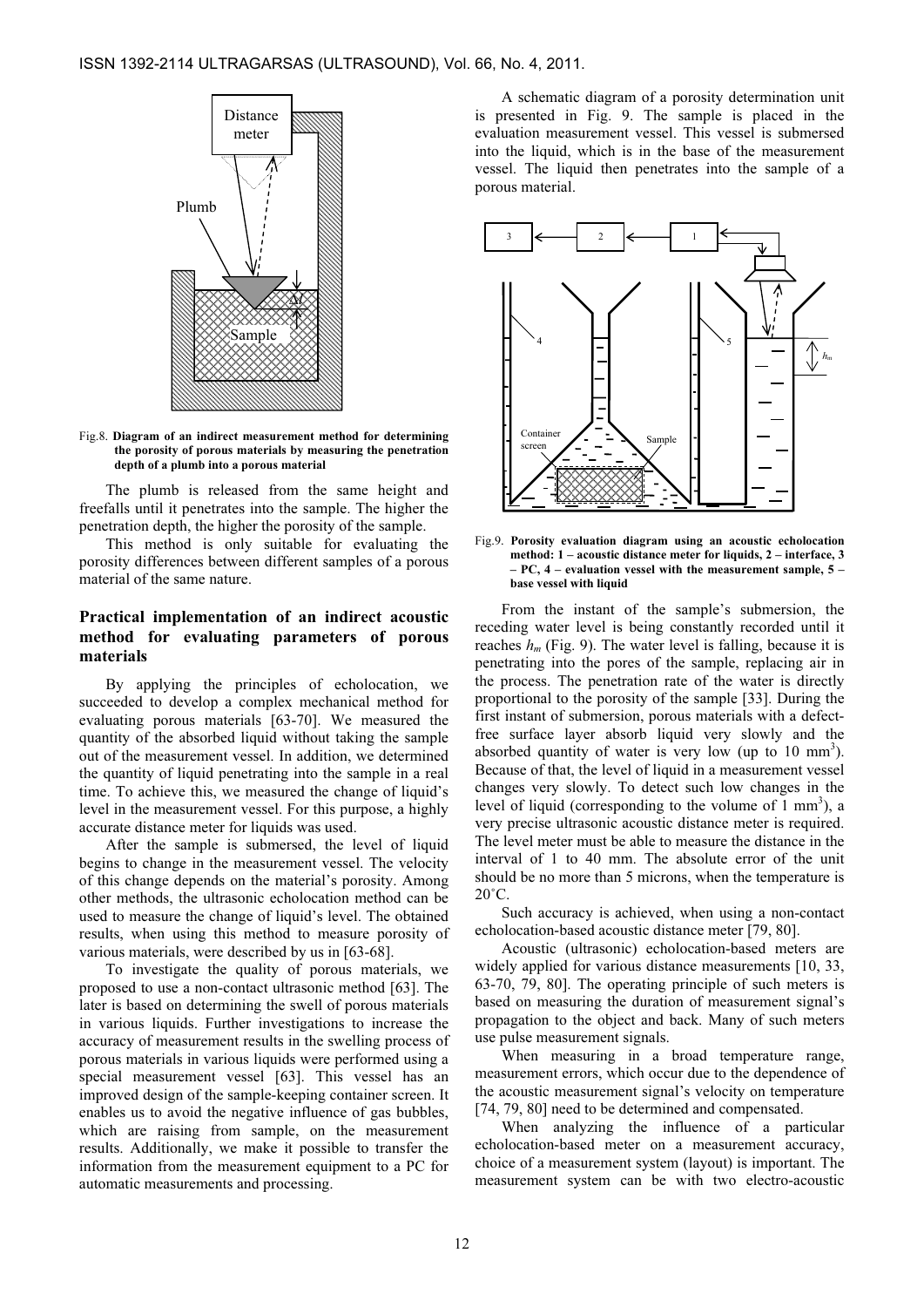sensors, one of which transmits and another receives the measurement signals.

In Fig. 10 we present a block diagram of a twochannel measurement device [79], consisting of available electronic components. In this case, the second measurement channel is used to eliminate the influence of air parameter changes on measurement results.



Fig.10. Block diagram of a two-channel distance measurement device for liquids

The second measurement channel of the meter is used as a calibrated channel for determining the exact velocity of sound. The transducer frequency is in 0.8… 2 MHz range. The transmitters are excited by one half-period electric pulse. The detection circuit for determining zero crossing is used in the receiving channel of measurement signals. This way the obtained measurement accuracy is the same as of the phase method [79]. The obtained time interval, proportional to the measured distance, is filled by 100 MHz marks. These marks are counted by a counter and processed by the processor. The processor performs the primary processing of measurement information (eliminating the changes of ultrasound velocity, calculating average results, etc.).

The meter may be connected to the PC through the interface RS485. The meter also has and LCD panel showing two rows of four-figure results. The maximal measurement error is 0.02 mm. The error arises because of the delays and noises in the electronic circuits and due to the instability of the threshold level of the electronic comparator [79]. Therefore, the signal delay time fluctuates. This instability was reduced by averaging the results of measurement. The errors arising due to changes in temperature, composition, humidity and air pressure in the acoustic measurement channel were eliminated by using the additional calibrated length channel for determination of exact sound velocity. The number of measurement channels can be increased if required.

# Acoustic antennas for devices using a direct ultrasonic porosity evaluation method

To implement practically direct acoustic porosity evaluation methods, we propose to use ultrasonic transducers operating in a flexural vibration mode.

At present times piezoelectric ceramic transducers in longitudinal vibration with matching layers and transducers in flexural vibration are both used in a gas environment [81-99]. Using transducers in a flexural vibration gives the best possibility to match acoustic impedances of air and the transducer, because flexural transducers have a sufficiently low acoustic impedance. Such transducers have a solid radiating surface and therefore are resistant to the effects of the gas environment. Because of this, the application of these transducers in gas environments is very promising and is currently being widely researched.

Alongside various transducer designs with a flexural vibration, a piezoelectric ceramic rectangular thin-plate transducer in a flexural vibration can be used [81-98]. It is promising to use this type of transducer to develop various measurement applications in a gas environment. As will be mentioned below, the required radiation patterns of those rectangular transducers can be easily obtained.

The required radiation patterns are obtained when nodal lines of vibrations on the surface of the rectangular transducer are straight and parallel to one another [88-92].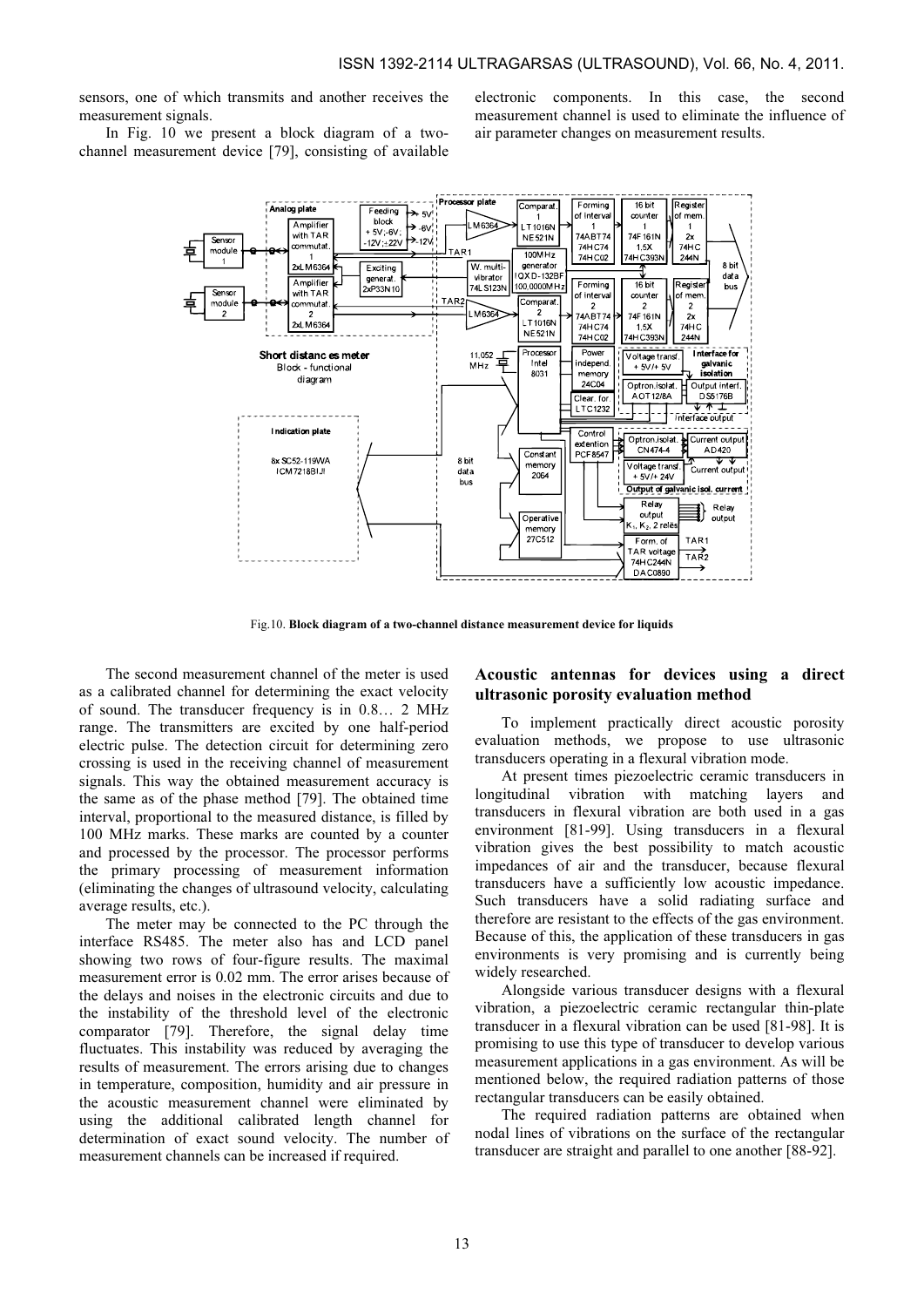### ISSN 1392-2114 ULTRAGARSAS (ULTRASOUND), Vol. 66, No. 4, 2011.

In this case, the transducer's radiation in a plane perpendicular to the surface of the transducer and parallel to the nodal lines of vibrations is the same as an acoustic field generated by an oscillating piston. In a perpendicular plane, if flexural transducer is flat, the transducer reveals a two-leaf radiation pattern and the inclination angle  $\alpha$ between the surface of the transducer and a plane, perpendicular to the direction of radiation. This angle depends on a ratio of acoustic wavelength in transducer and in air [88, 89]:

$$
\alpha_{1,2} = \pm \arcsin \frac{k_{\delta} \lambda_a}{2l},\qquad(21)
$$

where  $\alpha$  is the angle between the surface of the transducer and a plane, perpendicular to the direction of radiation;  $\lambda_a$ is the acoustic wavelength in air;  $k_{\delta}$  is the number of nodal lines in a transducer;  $l$  is the length of a transducer in the direction of flexural vibrations.

Various authors propose a variety of designs for such transducers [88-99].

In our opinion, it is convenient in practice to use transducers when flexural vibrations are excited in them by transversal or longitudinal displacement. It is preferred that these displacements should be distributed on the entire surface of the transducer. When exciting flexural vibrations in this way, the piezoelectric ceramic transducer has a high efficiency, comparatively small dimensions and a low weight.

We propose a design of the unidirectional acoustic antenna, consisting of an array of four such transducers. The schematic diagram of such antenna is presented in Fig. 11.



Fig.11. Unidirectional acoustic antenna, consisting of an array of four symmetrical bimorph piezoelectric ceramic transducers with loose edges and with parallel electric excitation: 1, 2, 3, 4 – bimorph piezoelectric ceramic transducers; 5 – the encasement of the antenna

For the rectangular electro-acoustically active elements with loose edges (of the antenna presented in Fig. 11), the expression for calculating the radiation pattern is [100]:

$$
D_{ls} = \frac{-4l\cos\left(\frac{l}{2}\right)\sin m_k}{l^2 - m_{ls}^2},\qquad(22)
$$

where  $m_k = k_0 (\pi / 2)$ ;  $m_{ls} = k_0 \pi$ ;  $k_0$  is the number of nodal lines of flexural vibration on the transducer's surface; *l* is the width of the electro-acoustically active element.

For transducers with fixed edges, the expression for calculating the directivity pattern is [100]:

$$
D_{fs} = \frac{4m_0 \sin\left(\frac{l}{2}\right) \cos m_k}{m_{fs}^2 - l^2},
$$
 (23)

where  $m_{f_s} = (k_0 - 1)\pi$ .

D

The actual image of this antenna is presented in Fig. 12.



Fig.12. The actual image of the unidirectional acoustic antenna

Unidirectional radiation of the evaluated transducer in a flexural vibration is achieved by a relatively small increase in the physical measurements of the antenna [102]. The schematic diagram of such antenna is presented in Fig. 13.



Fig. 13. Cross section of unidirectional acoustic antenna: 1 – rectangular bimorph piezoelectric transducers; 2 – absorber of acoustic radiation

To achieve maximum radiation of the antenna, the vibrations of the transducers must be specially phased.

A paper [100] shows, that the near acoustic field zone of a bimorph in a flexural vibration is shorter than the near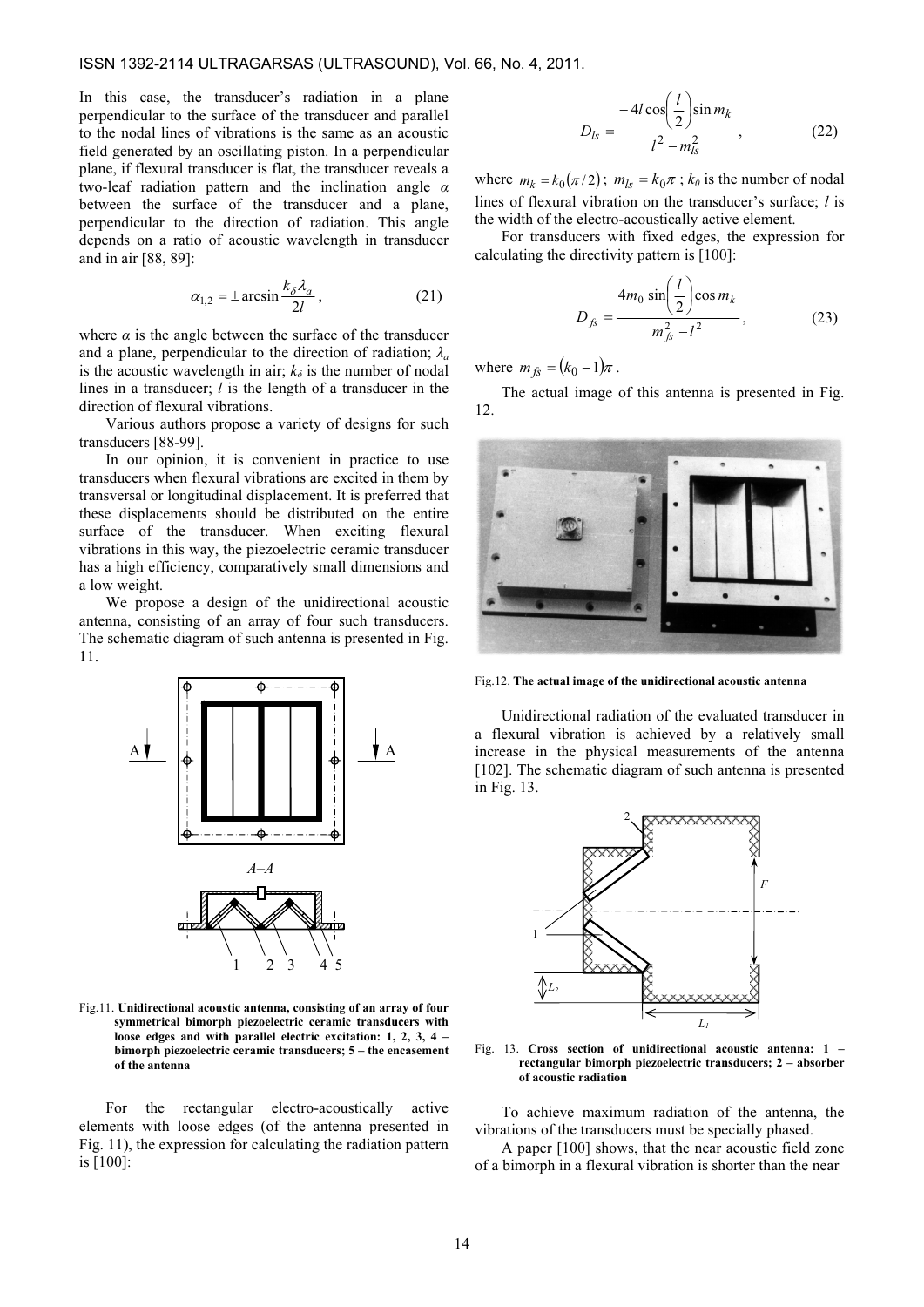field zone produced by an oscillating piston. It is possible to use this property to eliminate peripheral radiation by using sound-absorbing elements (Fig. 14).



Fig. 14. Cross section of unidirectional acoustic antenna: 1 – bimorph piezoelectric unidirectional transducer (or an array of such transducers); 2 – absorber of acoustic radiation

The length  $L_1$  of the absorber must meet the condition:

$$
L_1 = (F/2) \cdot \cot \Theta, \qquad (24)
$$

where  $\Theta$  is the angle between the maximum and the first minimum of the radiation pattern;  $F$  is the aperture of the acoustic antenna.

In the antenna (Fig. 14) the absorber of acoustic radiation also serves as an element for matching acoustic impedances.

In Fig. 15, directivity patterns of the antenna (Fig. 13) are presented. The transducers were operating at the frequency of 17 kHz. In this case, the distance  $L_1$  was 130mm and the distance  $L_2$  was 75mm. In Fig. 13 the construction elements of the reflector are made using Styrofoam.



Fig. 15. Radiation pattern of the antenna (Fig. 13) with a Styrofoam absorber of acoustic waves

As seen from the experimentally measured radiation patterns of the antenna, only the main leaf of radiation pattern is transmitted through the aperture when the peripheral radiation is decrease. The peripheral radiation is damped by the construction elements.

### Conclusions

Direct acoustic methods for determining porosity of materials can successfully be applied when designing

automated control systems, because these methods are fast and provide a lot of information about the material. Lower ultrasonic frequencies are more suitable when implementing these methods, because the attenuation of such frequencies is lower in porous materials.

Since the direct acoustic measurement method is nondestructive, it can be successfully used as a real-time process control tool to investigate the textural properties and quality of bread products. This method can be recommended both for laboratory and industrial applications.

Indirect acoustic methods for determining porosity can be used in laboratory conditions, because they are faster when comparing them with mechanical measurement methods. When measuring the changes of the level of liquid by using an acoustic level meter, the sample remains submersed the whole time. This way, the dynamics of water absorption (penetration) process can be recorded.

When using an indirect acoustic method for measuring porosity, additional information about the defects of the surface of the porous material is obtained.

When combining acoustic distance meters for small distances with a special technological measurement equipment, they can be used to determine the porosity of materials. Therefore, such equipment can be used in research projects for the industry.

To measure accurately small distances using an echolocation-based distance meter, the measurement environment has to be controlled, because it is the main source of measurement errors.

The bimorph rectangular transducers with straight and parallel nodal lines of vibration can successfully be used when designing unidirectional acoustic antennas. The unidirectional radiation pattern of such antenna can be obtained by damping the peripheral radiation with construction elements.

Electro-acoustic transducers in a flexural vibration mode are a good choice when designing acoustic measurement devices for operation in gaseous (air) environments. By using bimorph piezoelectric ceramic transducers in a flexural vibration with elastic plates, it is possible to accurately measure small distances.

By arranging bimorph transducers at certain angles to one another, unidirectional radiation of energy by acoustic antennas is achieved. It is also possible to achieve unidirectional radiation by using reflectors of acoustic waves.

To decrease the peripheral radiation, electro-acoustic transducers in flexural vibration must have absorbers of acoustic waves with specific lengths and apertures.

The experimental results show that the measured radiation pattern of the transducer in a flexural vibration mode is similar to the calculated radiation pattern.

Transducers with flexural vibration could successfully be used when designing acoustic antennas for accurate measurements in a gas environment

Ultrasonic porosity evaluation methods can be successfully used for controlling the production processes, as well as for determining the porosity of materials in laboratory conditions.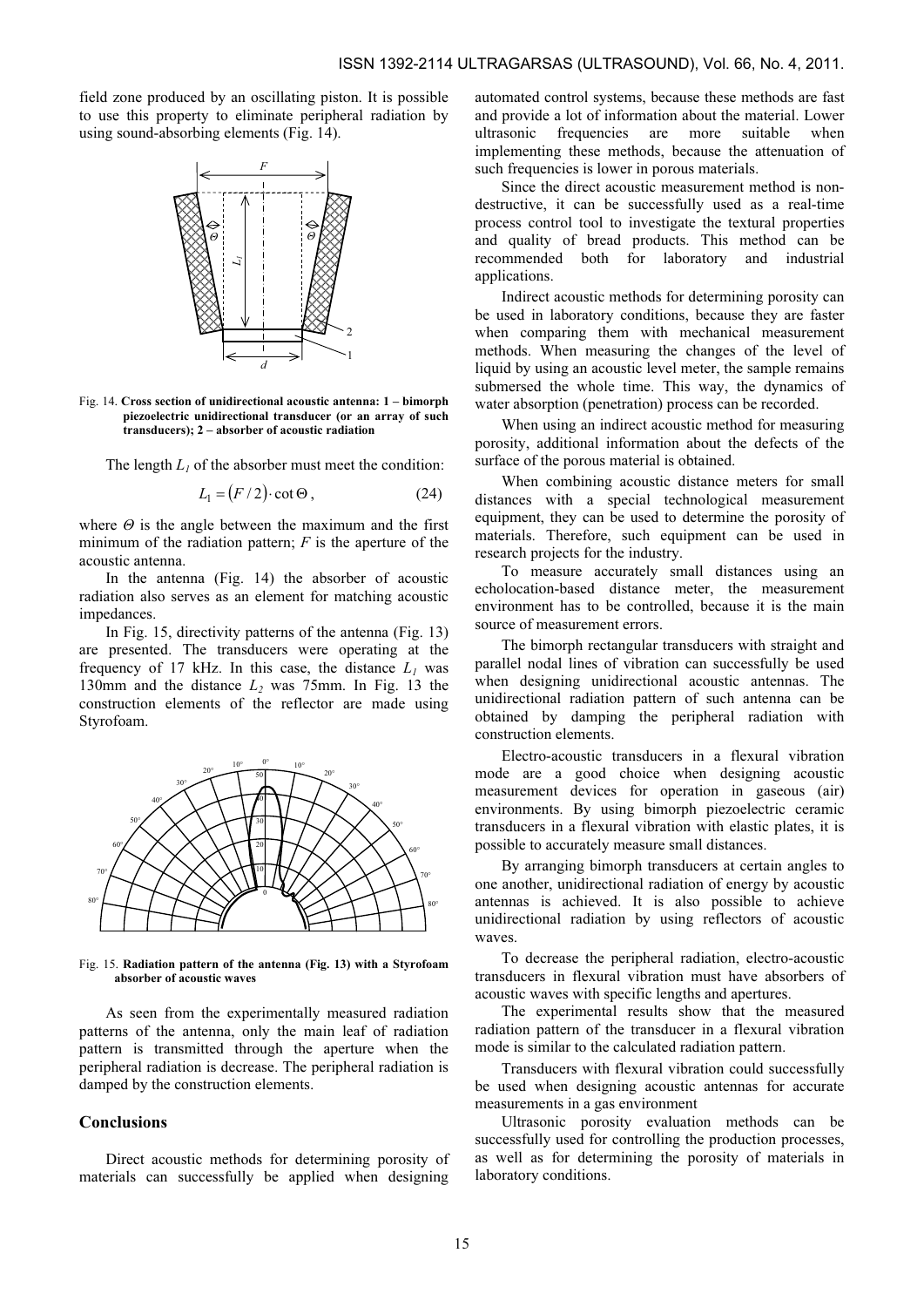#### ISSN 1392-2114 ULTRAGARSAS (ULTRASOUND), Vol. 66, No. 4, 2011.

#### References

- 1. Keetels C.J. A.M., Van Vliet T., Walstra P. Relationship between the sponge structure of starch bread and its mechanical properties. Journal of Cereal Science. 1996. Vol. 24. P. 27–31. http://dx.doi.org/10.1006/jcrs.1996.0034
- 2. Ponte Jr. J.G., Ovadia D.Z. Instrumental methods. In: R.E. Hebeda and H.F. Zobel, Editors, Baked goods freshness, Marcel Dekker, New York. 1996. P. 151–170.
- 3. Vincent J. F. V. Application of fracture mechanics to the texture of food. Engineering Failure Analysis. 2004. Vol. 11. P. 695–704. http://dx.doi.org/10.1016/j.engfailanal.2003.11.003
- 4. Van Hecke E., Allaf K., Bouvier J. M. Texture and structure of crispy-puffed food products, mechanical properties in bending. Journal of Texture Studies. 1995. Vol. 26. P. 11–25. http://dx.doi.org/10.1111/j.1745-4603.1995.tb00781.x
- 5. Caballero P.A., Gomez M., Rosell C.M. Improvement of dough rheology, bread quality and bread shelf life by enzymes combination. Journal of Food Engineering. 2007. Vol. 81 (1). P. 42–53. http://dx.doi.org/10.1016/j.jfoodeng.2006.10.007
- 6. Biot M. A. Acoustics, elasticity and thermodynamics of porous media. Twenty-one papers by M.A. Acoustical Society of America. New York. 1992.
- 7. Moraru C. I., Kokini J. L. Nucleation and expansion during extrusion and microwave heating of cereal foods. Comprehensive Reviews in Food Science and Food Safety. 2003. Vol. 2 (4). P. 147– 165. http://dx.doi.org/10.1111/j.1541-4337.2003.tb00020.x
- 8. Garcia-Alvarez J., Rodriguez J.M., Yañez Y., Turo A., Chavez J. A., Garcia M. J., Salazar J. Study of the time-dependence of the mechanical properties of doughs for flour strength evaluation. Proceedings IEEE Ultrasonics Symposium. 2005. Vol. 3. P. 1480– 1483.
- 9. Martini S., Herrera M. L., Marangoni A. G. New technologies to determine solid fat content on-line. Journal of the American Oil Chemists Society. 2005. Vol. 82. P. 313–317. http://dx.doi.org/10.1007/s11746-005-1072-7
- 10. Rayleigh L. Theory of Sound (two volumes). New York: Dover Publications. 1987. Second edition. 1945 re-issue.
- 11. Gan T. H., Pallav P., Hutchins D. A. Non-contact ultrasonic quality measurements of food products. Journal of Food Engineering. 2006. Vol. 77 (2). P. 239–247. http://dx.doi.org/10.1016/j.jfoodeng.2005.06.026
- 12. Alava J. M., Sahi S. S., Garcia –Alvarez A., Turo A., Chavez J. A., Garcia M. J., Salazar J. Use of ultrasound for the determination of flour quality. Ultrasonics. 2007. Vol. 46 (3). P. 270–276. http://dx.doi.org/10.1016/j.ultras.2007.03.002
- 13. Meyer S., Rajendram V. S., Povey M. J. W. Characterisation of reconstitudet milk powder by ultrasound spectroscopy. Journal of Food Quality. 2006. Vol. 29. P. 405-418. Food Quality. 2006. Vol. 29. P. 405–418. http://dx.doi.org/10.1111/j.1745-4557.2006.00082.x
- 14. Prakash M. N. K., Ramana K. V. R. Ultrasound and its application in the food industry. Journal of Food Science and Technology. 2003. Vol. 40 (6). P. 563–570.
- 15. Edmonds P. D. Ultrasonics, methods of experimental physics. Academic Press, New York. 1981. Vol. 19.
- 16. Povey M. J. W., Mason T. J. Ultrasound in Food Processing. London, England: Blackie Academic & Professional. 1998.
- 17. Povey M. J. W., McClements D. J. Ultrasonics in food engineering. Part I: Introduction and experimental methods. Journal of Food Engineering. 1988. Vol. 8. P. 217–245. http://dx.doi.org/10.1016/0260-8774(88)90015-5
- 18. Povey M. J. W., McClements D. J. Ultrasonics in food engineering. Part II: Applications. Journal of Food Engineering. 1989. Vol.9. P. 1- 20. http://dx.doi.org/10.1016/0260-8774(89)90047-2
- 19. McClements D. J. Ultrasonic characterization of foods: principles methods and applications. CRC Critical Reviews in Food Science and Nutrition. 1997. Vol. 37. P. 1–46. http://dx.doi.org/10.1080/10408399709527766
- 20. Povey M. J. W. Ultrasonics of foods. Contemporary Physics. 1998. Vol. 39. P. 467–478. http://dx.doi.org/10.1080/001075198181784
- 21. Buckin V., Kudryashov E., O'Driscoll B. High-resolution ultrasonic spectroscopy for material analysis. American Laboratory (Spectroscopy Perspectives Supplement). 28 March, 2002. P. 30–31.
- 22. Martini S. Ultrasonic spectroscopy in lipid food systems. Food Technology. 2007. Vol. 61 (2). P. 40–44.
- 23. Dukhin A. S., Goetz J. P., Wines T. H., Somasundaran P. Acoustic and electro-acoustic Spectroscopy. Colloids and Surfaces. 2000. Vol. 173 (1–3). P. 127–159. http://dx.doi.org/10.1016/S0927- 7757(00)00593-8
- 24. Dukhin A. S., Goetz J. P. New developments in acoustic and electro-acoustic spectroscopy for characterizing concentrated dispersions. Colloids and Surfaces. 2001. Vol. 192. P. 267–306. http://dx.doi.org/10.1016/S0927-7757(01)00730-0
- 25. Liebach W., Frense D., Nacke T., Beckmann D. Use of the ultrasound velocity measurement for the determination of the fat content in milk. (Nutzung der ultraschallgeschwindigkeitsmessung für die ermittlung des fettgehaltes in milch). Technisches Messen. 2005. Vol. 72 (10). P. 576–582.
- 26. Attenborough K. Acoustical characteristics of porous materials. Physics Reports. 1982. Vol. 82. P. 179–227. http://dx.doi.org/10.1016/0370-1573(82)90131-4
- 27. Allard J. F. Propagation of sound in porous media: Modeling sound absorbing materials. Chapman & Hall. London. 1993. http://dx.doi.org/10.1007/978-94-011-1866-8
- 28. Allard J. F., Castagnède B., Henry M., Lauriks W. Evaluation of tortuosity in acoustic porous materials saturated by air. Review of<br>Scientific Instruments 1994 Vol 65 P 754–755 Scientific Instruments. 1994. Vol. 65. P. http://dx.doi.org/10.1063/1.1145097
- 29. Champoux Y., Stinson M. R., Daigle G. Air-based system for the measurement of porosity. Journal of Acoustical Society of America. 1991. Vol. 89. P. 910–916. http://dx.doi.org/10.1121/1.1894653
- 30. Elmehdi H. M., Page J. H., Scanlon M. G. Using ultrasound to investigate the cellular structure of bread crumb. Journal of Cereal Science. 2003. Vol. 38. P. 33–42. http://dx.doi.org/10.1016/S0733- 5210(03)00002-X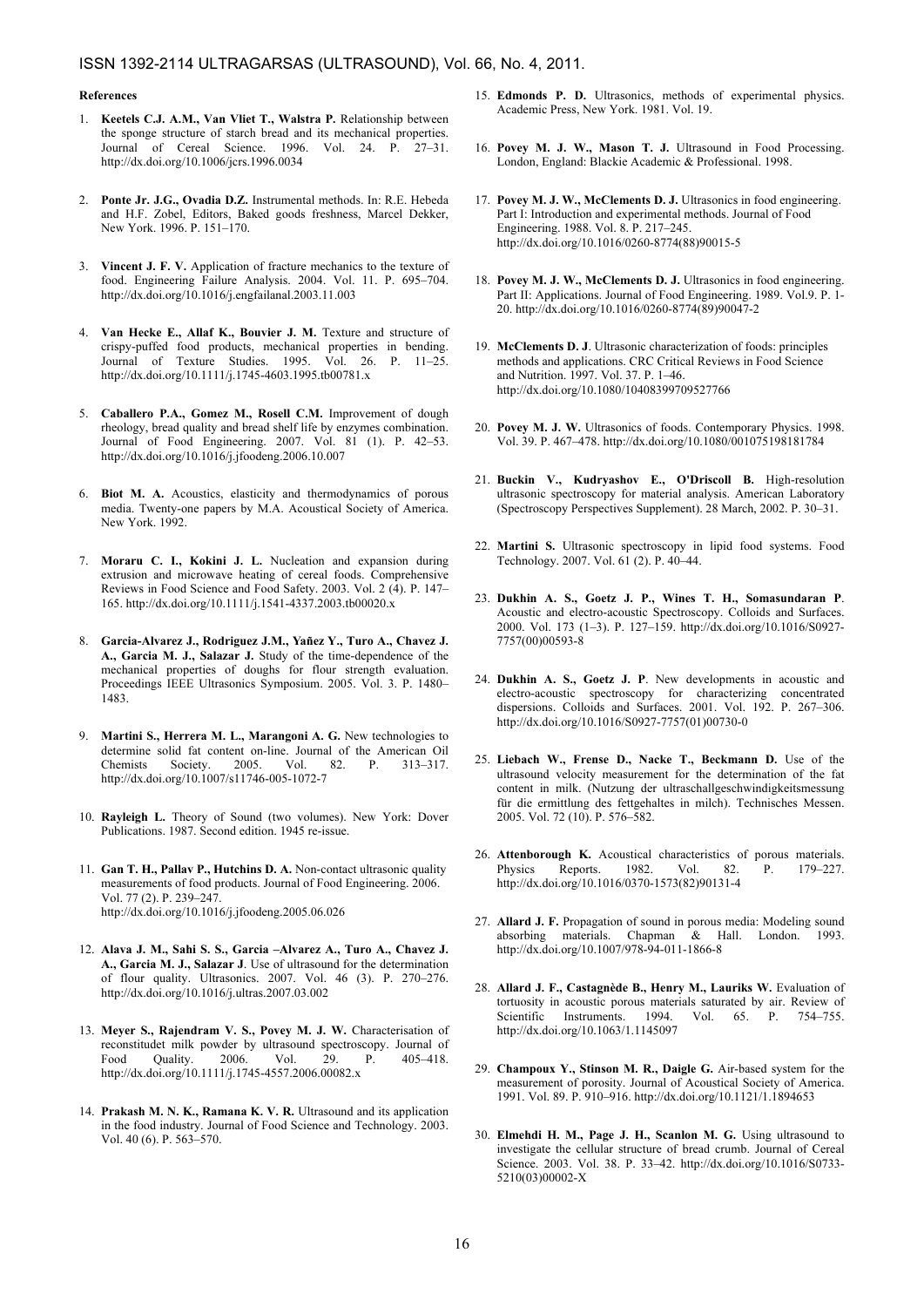- 31. Papadakis E. P. Ultrasonic velocity and attenuation: Measurement methods with scientific and industrial applications. Physical Acoustics. 1976. Vol. 12. P. 277–374.
- 32. Povey M. J. W., Golding M., Higgs D., Wang Y. Ultrasonic spectroscopy studies of casein in water. International Dairy Journal. 1999. Vol. 9 (3-6). P. 299–303. http://dx.doi.org/10.1016/S0958- 6946(99)00078-3
- 33. Petrauskas A. Evaluation of porous food products by using ultrasonic methods. ISSN 1392-2114 Ultragarsas (Ultrasound). Kaunas: Technologija. 2007. Vol. 63. No. 3. P. 20–25.
- 34. Petrauskas A. The application of the ultrasonic method for evaluating the porosity of bread. ISSN 1392-2114 Ultragarsas (Ultrasound). Kaunas: Technologija. 2010. Vol. 67. No. 3. P. 20–27.
- 35. Fellah Z. E. A., Berger S., Lauriks W., Depollier C., Aristegui C., Chapelon J-Y. Measuring the porosity and the tortuosity of porous materials via reflected waves at oblique incidence. Journal of Acoustical Society of America. 2003. Vol. 114. P. 2424–2432. http://dx.doi.org/10.1121/1.1567275
- 36. Kunigelis V., Senulis M. Acoustic investigation of air-filled porous materials. Acta Acustica united with Acustica. 2002. Vol. 88 (1). P. 14–18.
- 37. Bernatovičiūtė R., Juodeikienė G. Non-destructive acoustic texture analysis of extruded cereals. Cereals - the Future Challenge: 50 years ISS-jubilee conference 1955-2005, Vienna, Austria, July 3-6, 2005: book of abstracts. Vienna: ICC. 2005. P. 63.
- 38. Bašinskienė L., Juodeikienė G. Texture analysis of cookies by acoustic method: A comparison to mechanical method. 12th ICC Cereal & Bread Congress: Using Cereal Science and Technology for the Benefit of Consumers, 23-26 May, 2004, Harrogate. UK. Harrogate. 2004. P. 72.
- 39. Juodeikienė G., Kunigėlis V., Vidmantienė D., Willem J. K. Acoustic screening method for the determination of deoxynivalenol (DON) in wheat. Veterinarija ir zootechnika, Lietuvos veterinarijos akademija. ISSN 1392-2130. Kaunas: Lietuvos veterinarijos akademija. 2004. Vol. 25 (47). P. 52–59.
- 40. Juodeikienė G., Bašinskienė L. Non-destructive texture analysis of cereal products. Food Research International. ISSN 0963-9969. Amsterdam: Elsevier. 2004. Vol. 37. No. 6. P. 603-610.
- 41. Nielsen M., Martens H. J. Low frequency ultrasonics for texture measurements in cooked carrots (Daucus carota L.). Journal of Food Science. 1997. Vol.62. No. 6. P. 1167–1175.
- 42. Martini S., Bertoli C., Herrera M. L., Neeson I., Marangoni A. G. Attenuation of ultrasonic waves: influence of microstructure and solid fat content. Journal of the American Oil Chemists Society. 2005. Vol. 82. P. 319–328.
- 43. Juodeikienė G., Vidmantienė D. Acoustic method for the quality of tea. Food science. ISSN 1002-6630. Beijing: Beijing Lica Food Co. Ltd. 2002. Vol. 23 (8). P. 230.
- 44. Juodeikienė G., Bašinskienė L., Vidmantienė D., Juodeikaitė E., Kunigėlis V. The application of the acoustic method in study of bread staling process and its inhibitors. Cereals 2000. Proceedings of the 11th ICC Cereal and Bread Congress and of 50th Australian Cereal Chemistry Conference. Cereal Chemistry Division, Royal

Australian Chemical Institute. North Melbourne. Australia. 2001. ISBN 1876892 01 4. P. 73–76.

- 45. Fellah Z. E. A., Depollier, C., Berger, S., Lauriks, W., Trompette, P., Chapelon, J.-Y. Determination of transport parameters in airsaturated porous materials via reflected ultrasonic waves. Journal of the Acoustical Society of America. 2003. Vol. 114(5). P. 2561–2569.
- 46. Caviglia G., Morro A. A closed-form solution for reflection and transmission of transient waves in multilayers. Journal of the Acoustical Society of America. 2004. Vol. 116 (2). P. 643–654.
- 47. Fellah Z. E. A., Berger S., Lauriks W., Depollier C., Fellah M. Measuring the porosity of porous materials having a rigid frame via reflected waves: A time domain analysis with fractional derivatives. Journal of Applied Physics. 2003. Vol. 93 (1). P. 296–303.
- 48. Mak D. K. Comparison of various methods for the measurement of reflection coefficient and ultrasonic attenuation. British Journal of Non-Destructive Testing. 1991. Vol. 33 (9). P. 441–449.
- 49. Castagnede B., Saeid M., Moussatov A., Tournat V. Reflection and transmission at normal incidence onto air-saturated porous materials and direct measurements based on parametric demodulated ultrasonic waves. Ultrasonics. 2006. Vol. 44 (2). P. 221–229.
- 50. Pactrick N. Plane acoustic waves in linear viscoelastic porous media. J. Aconst. Soc. Am. 1991. Vol. 89 (4). P. 1532–1550.
- 51. Elmehdi H.M., Page J.H., Scanlon M.G. Using ultrasound to investigate the cellular structure of bread crumb. Journal of Cereal Science 2003. Vol. 38. P. 33–42.
- 52. Fellah Z.E.A., Berger S., Lauriks W., Depollier C., Aristegui C., Chapelon J-Y. Measuring the porosity and the tortuosity of porous materials via reflected waves at oblique incidence. Journal of Acoustical Society of America. 2003. Vol. 114. P. 2424–2432.
- 53. Lafarge D., Lemarinier P., Allard J.F., Tarnow V. Dynamic compressibility of air in porous structures at audible frequencies, Journal of the Acoustical Society of America. 1997. Vol. 102. P. 1995–2006.
- 54. Lagrain B., Boeckx L., Wilderjans E., Delcour J.A., Lauriks W. Non-contact ultrasound characterization of bread crumb: application of the Biot–Allard model, Food Research International. 2006. Vol. 39(10). P. 1067–1075.
- 55. Pallav P., Hutchins D., Yin X. Air-coupled ultrasonic spectroscopy of highly damping materials using pulse compression n Transaction on Ultrasonics, Ferroelectric, and Frequency Control. 2009. Vol. 56(6). P. 1207.
- 56. Gómez Álvarez-Arenas T.E. A non-destructive integrity test for membrane glitters based on air-coupled ultrasonic spectroscopy. IEEE Transactions on Ultrasonics, Ferroelectrics, and Frequency Control. 2003. Vol. 50 (6). P. 676–685.
- 57. Álvarez-Arenas T.E.G., González B., Apel P.Yu., Orelovitch O.L., Mitrofanov A.V. Ultrasound propagation in the micropores of track membranes. Applied Physics Letters. 2005. Vol. 87 (11). P. 1– 3.
- 58. Berriman J. R., Hutchins D. A., Neild A., Gan T. H., Purnell P. The application of time-frequency analysis to the air-coupled ultrasonic testing of concrete, IEEE Trans. Ultrason. Ferroelectr. Freq. Control. 2006. Vol. 53 (4). P. 768–776.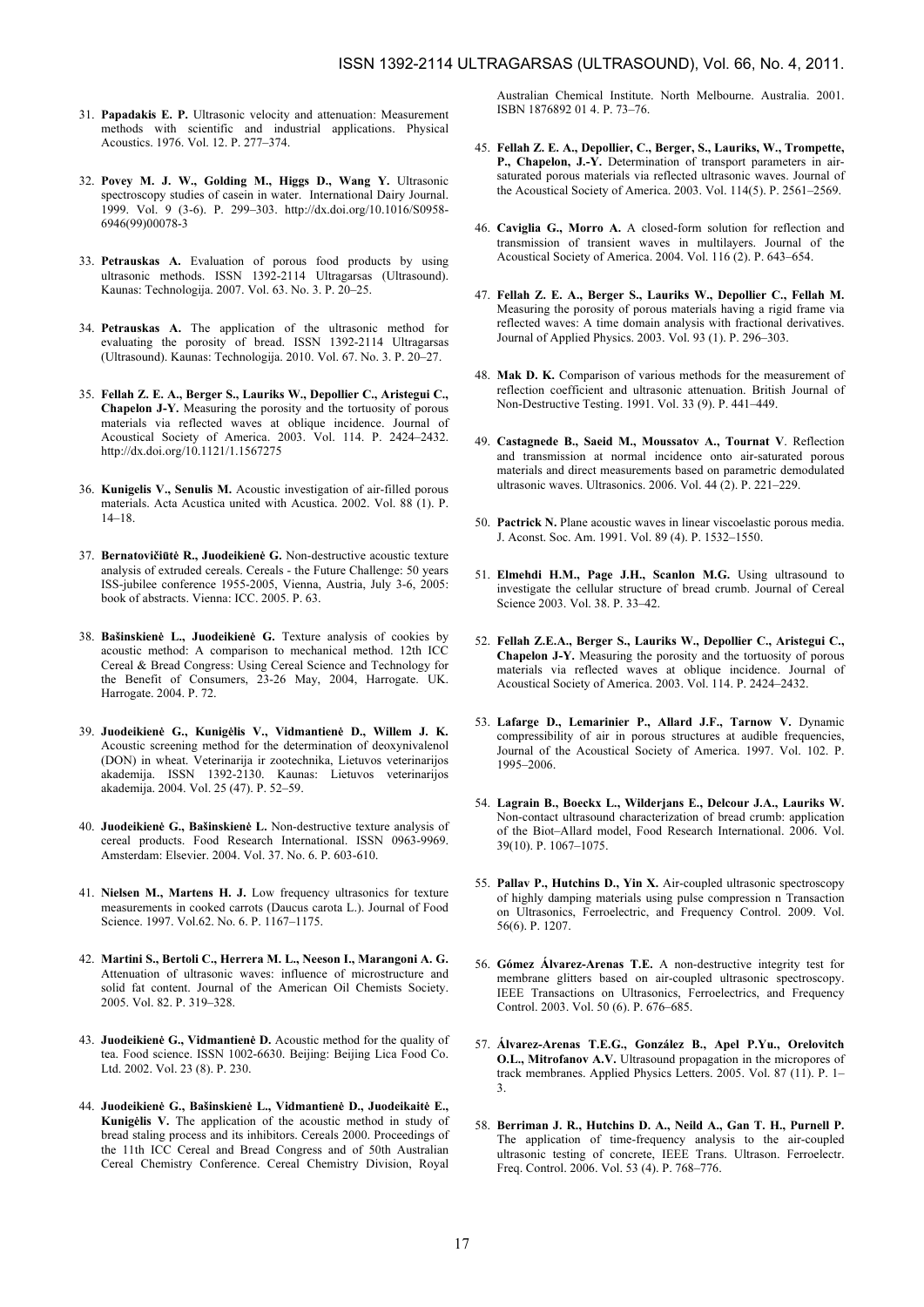#### ISSN 1392-2114 ULTRAGARSAS (ULTRASOUND), Vol. 66, No. 4, 2011.

- 59. P. Pallav, D.A. Hutchins, T.H Gan. Air-coupled ultrasonic evaluation of food materials. Ultrasonics. 2009. Vol. 49 (2). P. 244– 253.
- 60. Zhao B., Jiang Y., Basir O.A., Mittal G.S. Foreign body detection in foods using the ultrasound pulse-echo method. Journal of Food Quality. 2004. Vol. 27. P. 274–288.
- 61. Cho B.K., Irudayaraj J.M.K. Foreign object and internal disorder detection in food material using non-contact ultrasound imaging. Journal of Food Science. 2003. Vol. 68 (3). P. 967–974.
- 62. Gan T.H., Pallav P. and Hutchins D.A. Non-contact ultrasonic measurements of food products. Journal of Food Engineering. 2006. Vol. 77. P. 239–247.
- 63. Juodeikienė G., Petrauskas A., Jakubauskienė L., Minialga V. Development of an indirect method for evaluating porous cereal product structures using acoustic echolocation. Meas. Sci. Technol. 2006. Vol. 17 (2). P. 249–256.
- 64. Minialga V., Petrauskas A., Jakubauskienė L. Development of ultrasonic method for quality estimation of porous products. ISSN 1392-2114 Ultragarsas (Ultrasound). Kaunas: Technologija. 1999. Vol. 1 (31). P. 25–27.
- 65. Minialga V., Petrauskas A. Investigation of porous structures by indirect ultrasonic method. Advanced materials and technologies: book of abstracts of the 6-th International summer school-conference, Palanga, Lithuania, 27–31 August 2004. ISBN 9955-09-681-0. Kaunas: Technologija. 2004. P. 82.
- 66. Petrauskas A., Juodeikienė G., Bašinskienė L., Jakubauskienė L. The usage of acoustical methods for investigation of texture of food stuffs. ISSN 1392-2114 Ultragarsas (Ultrasound). Kaunas: stuffs. ISSN 1392-2114 Ultragarsas Technologija. 1996. Vol. 1 (26). P. 29–32.
- 67. Minialga V., Petrauskas A. Acoustic echolocation method for evaluation of corrosion and porosity of materials. Integral des communications unabridged edition Congress Cofrend Controles non Destructives CND and Corrosion, Reims. 24-26 April 2001. P. 1–6.
- 68. Minialga V., Petrauskas A. The acoustic methods for investigation of porous and foam materials. ISSN 1392-2114 Ultragarsas (Ultrasound). Kaunas: Technologija. 2002. Vol. 3 (44). P. 37–44.
- 69. Minialga V., Petrauskas A., Razutis P. Results of measurement of liquid absorption in porous materials by ultrasonic method. ISSN 1392-2114. Ultragarsas (Ultrasound). Kaunas: Technologija. 2000. Vol. 1 (34). P. 31–33.
- 70. Bernatovičiūtė R., Juodeikienė G., Minialga V., Petrauskas A. Development of complex investigation of extrudats using acoustic echolocation method. ISSN 1392-2114. Ultragarsas (Ultrasound). Kaunas: Technologija. 2007. Vol. 2 (62). P. 11–16.
- 71. Billy M. and al. Measurements of backscatered leaky Lamb waves in plates // J.acoust.soc.Amer. 1984. V.75. N.3. P. 996-1001.
- 72. Викторов И. Физические основы применения ультразвуковых волн Рэлея и Лэмба в технике. М.: Наука. 1966.C.167.
- 73. Викторов И. Типы звуковых поверхностных волн в твердых телах. Акустический журнал. 1979. Т.25. Bып.1. C.1-17.
- 74. Deighton M. et. al. Mode conversion of Rayleight and Lamb wave to compression waves at a metal-liquid interface. Ultrasonics. 1981. V.19. N.6. P. 249.258.
- 75. Dayal V., Kinra V. Leaky Lamb waves in an anisatropic plate. J. Acoust. Soc. Amer. 1989. V.85. N.6. P. 2268-2276.
- 76. Меркулов Л. Затухание нормальных волн в пластинах, находящихся в жидкости. Акустический журнал. 1964. Т.10. Bып.2. C. 206-212.
- 77. Vrba J. Haering R. P. Elastic waves in free plates Acoustic Soc Amer. 1975. V.57. N.1. P.116-119.
- 78. Wu J., Zhu Z. The propagation of Lamb waves in aplate bordered with layers of a liquid. J. Acoust. Soc. Am. 1992. Vol.91 (2). P.861- 867.
- 79. Petrauskas A. Increasing the accuracy of measurement for the smallshift, two-channel ultrasonic echolocation-based distance meter. ISSN 1392-2114 Ultragarsas (Ultrasound). Kaunas: Technologija. 2010. Vol. 65. No. 2. P. 13–16.
- 80. Petrauskas A., Razutis P. Investigation of echolocational ultrasonic methods by increasing accuracy in level measurements. ISSN 1392- 2114. Ultragarsas (Ultrasound). Kaunas: Technologija. 2001. Nr. 4 (41). P. 18–21.
- 81. Xian X., Lin S. Study on the compound multifrequency ultrasonic transducer in flexural vibration. Ultrasonics. 2008. Vol. 48. No.3. P.202-208.
- 82. Babic M. A 200-kHz ultrasonic transducer coupled to the air with a radiating membrane. Ultrasonics, ferroelectrics and frequency control. IEEE Transactions. 1991. Vol.38. P.252 – 255.
- 83. Yamane H., Kawamura M. Sound sources with vibration plates in flexural modes and reflection plates for airborne ultrasonics. J. Acoust. Soc. Japan. 1976. Vol. 32. No.2. P.83-91.
- 84. Bindal V. and Chandra M. An improved piezoelektric ceramic transducer for ultrasonic applications in air. Archives of acoustics. 1982. Vol. 7. No.3-4. P. 281-286.
- 85. Honda Y., Matsuhisa H. and Sato S. Radiation efficiency of a baffled circular plate in flexural vibration. Journal of sound and vibration. 1983. Vol.88. No. 4. P. 437-446.
- 86. Barone A., Gallego-Juarez J A. Flexural vibrating free-edge plates with stepped thickness for generating high directional ultrasonic radiation. JASA. 1972. Vol.51. No.3. P.953-959.
- 87. Germano C. P. Flexure mode piezoelectric transducers. IEEE Transactions on audio and electroacoustics. 1971. Vol. AU-19. No.1. P.6-12.
- 88. Matsuzava K. Sound sources for producing intense ultrasonic fields in small regions in air. – In: Eighth International Congress on Acoustics. London. 1974. Vol.11. P.709.
- 89. Petrauskas A. Investigation and construction of measuring transducers for ultrasonic devices using flexural vibrations (in Russian). Ph. D. thesis. Kaunas. 1975. P. 147.
- 90. Petrauskas A. The optimization of directional characteristics for acustic antennas from piezoceramic rectangular bimorph transducers